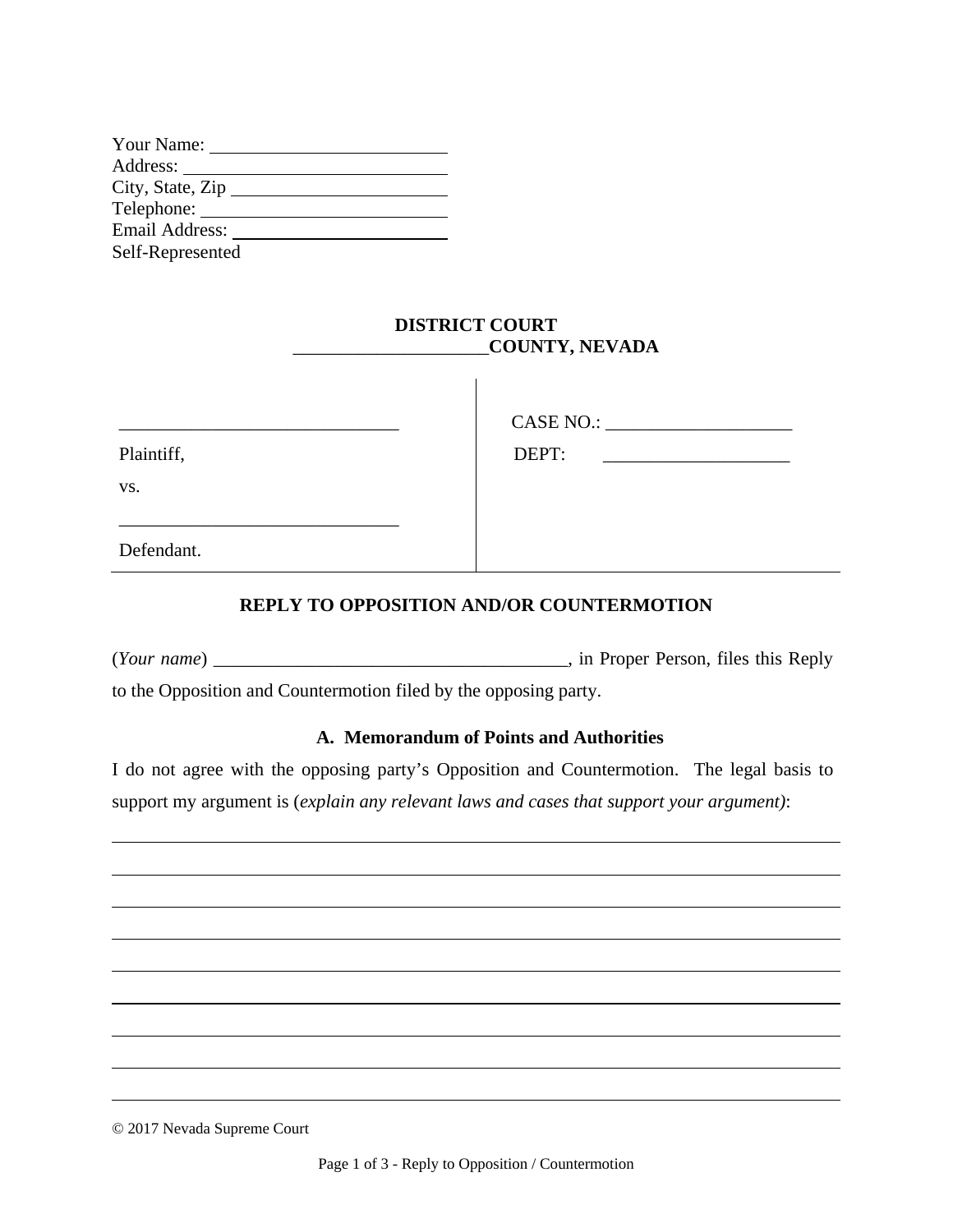### **B. Statement of Facts**

I do not agree with the opposing party's Opposition and Countermotion. Additional facts that support my arguments are (*explain any relevant facts*):

 $\overline{a}$ 

(Attach additional pages if needed.)

 $\overline{a}$ 

I respectfully ask the Court to deny the opposing party's countermotion and grant me the relief requested in my motion, including an award of attorney's fees if I am able to retain an attorney for this matter, and any other relief the Court finds appropriate.

DATED \_\_\_\_\_\_\_\_\_\_\_\_\_\_\_\_\_\_\_\_\_\_\_\_\_\_\_\_\_, 20\_\_\_\_.

Submitted By: (*your signature*)

(*print your name*)